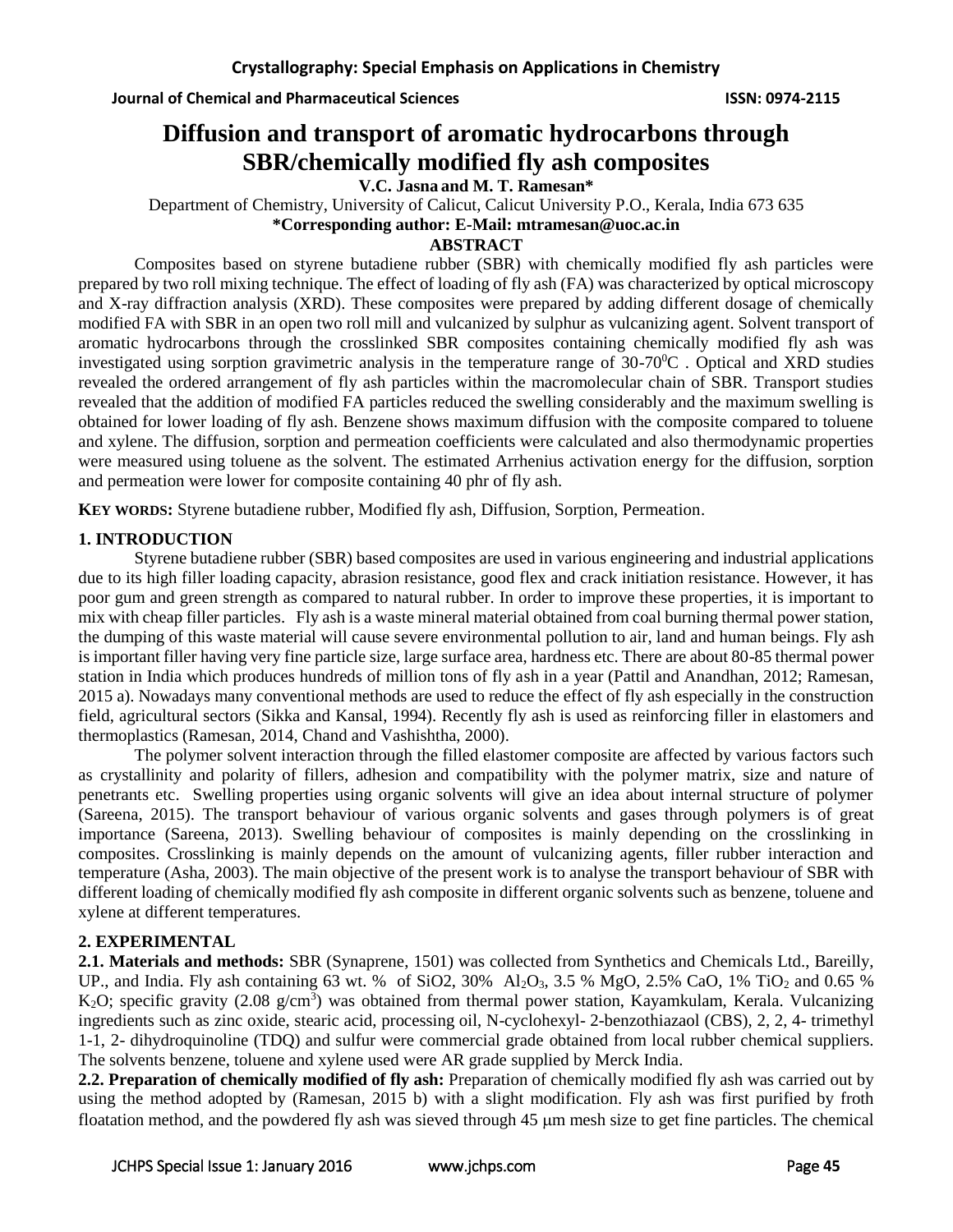#### **Journal of Chemical and Pharmaceutical Sciences ISSN: 0974-2115**

modification of FA was done using two different steps; in the first step zinc hydroxide was prepared by stirring zinc chloride and sodium hydroxide in equimolar ratio for about 10 minutes. The precipitate was washed to remove the bye product and unreacted inorganic components. Fly ash was then added to the above precipitate and stirred for 1 hour at 90 °C. The FA/zinc hydroxide weight ratio was maintained as 5:0.7. A coating of zinc silicate was formed on the surface of FA. In the second step calcium hydroxide was added to the above zinc silicate coated FA by maintain the FAZn/calcium hydroxide weight ratio was at 5:1. This slurry was stirred continuously for four hours at 150 rpm and at  $100\textdegree$ C. The zinc silicate and calcium silicate coated FA (FAZnCa)-water mixture was dried in vaccum oven at  $70^{\circ}$ C for 12 hours. The crystalline nature of the modified FA was analyzed by XRD studies.

**2.3. Preparation of SBR/chemically modified fly ash composite:** SBR/chemically modified fly ash composite with different loading was prepared in a two roll mixing mill. SBR/FA composite was prepared by mixing various amount of fly ash (0, 10, 20, 30 and 40 phr) in a two roll mixing mill. The mixing composition weight percentage (phr) is as follows, SBR 100 phr, stearic acid 2 phr, zinc oxide 5 phr, TDQ 1 phr, processing oil 1 phr, CBS 1.8 phr. Vulcanization of the mixes were done at 150<sup>0</sup>C using a hydraulic press according to their respective cure time. The prepared composites were named as  $S_0$  for SBR,  $S_{10}$  (SBR + 10 phr FA),  $S_{20}$  (SBR + 20 phr FA),  $S_{30}$  (SBR +30 phr  $FA)$  and  $S_{40}$  (SBR+ 40 phr FA).

**2.4. Diffusion Studies:** Samples of particular diameter and thickness were cut from the sheets obtained after mixing. Thickness and diameter were measured. The solvents of volume 15-20ml were taken in a diffusion bottle. And the samples were weighed initially, and put in the solvent. Samples were weighed in a regular interval by taking samples outside and the adsorbed solvent is removed using a tissue paper, immediately weighed using an electronic balance, and again put the samples in to the bottle and experiment was repeated up to equilibrium weight obtained. The experiment was done in benzene, xylene and toluene at different temperatures. The mole uptake was obtained from the formula (Ramesan, 2015c).

$$
Qt (mol\%) = \frac{Mass of solvent absorbed/Molar mass of solvent}{Mass of polymer} \times 100
$$
 (1)

**2.5. Diffusion Coefficient (D):** Diffusion coefficient is a kinetic parameter, which gives the ability of penetrant molecules to move among the polymers segment.

$$
D=\pi \left(\frac{h\theta}{4Q\infty}\right)^2
$$
\n(2)

Where h is the initial sample thickness, h the slope of the linear portion of the sorption curve of the plot of % Ot versus  $\sqrt{t}$ , and O∞ is the equilibrium absorption.

**2.6. Sorption coefficient(S):** The sorption coefficient is related to the equilibrium sorption of the penetrant molecules and is calculated using the formula.

$$
S=\frac{M_{\infty}}{M_P}
$$

Where  $M_{\infty}$  is the mass of the solvent at equilibrium swelling and  $M_{p}$  is the mass of polymer sample.

**2.7. Permeation coefficient:** The permeation process is related to both sorption coefficient and Diffusion coefficient as follows (Harogoppad and Aminabhavi, 1991)

$$
P = D \times S
$$

Where D is diffusion coefficient and S is the sorption coefficient.

## **3. RESULTS AND DISCUSSION**

**3.1. X-Ray Diffraction analysis:** The X-ray diffraction of the composite was carried out by using RIGAKU MINIFLEX-600 diffractometer. It gives an idea about the crystallinity and nature of composites. The X-ray diffraction pattern of modified fly ash, SBR and SBR/modified FA composite are shown in Figure 1. SBR exhibit a broad diffraction pattern centered at  $2\theta=19.9^{\circ}$  indicates its amorphous nature. Zinc and calcium silicate modified fly ash shows different XRD peaks indicating the crystalline nature of the material. The XRD curve of SBR/FA composite showed a sharp crystalline peak of chemically modified fly ash at  $2\theta = 26.9^{\circ}$  indicates the distribution of FA particles in SBR matrix and it is attributed to the interaction between the fly ash and the macromolecular chain of SBR.

**3.2. Morphological studies:** The morphological study of SBR and SBR /modified FA is obtained from optical microscopy, and is shown in Figure 2. There are so many voids and irregularities seen in SBR, however by the addition of 10 phr of modified fly ash, the surface of composite become more smooth and a uniformity in distribution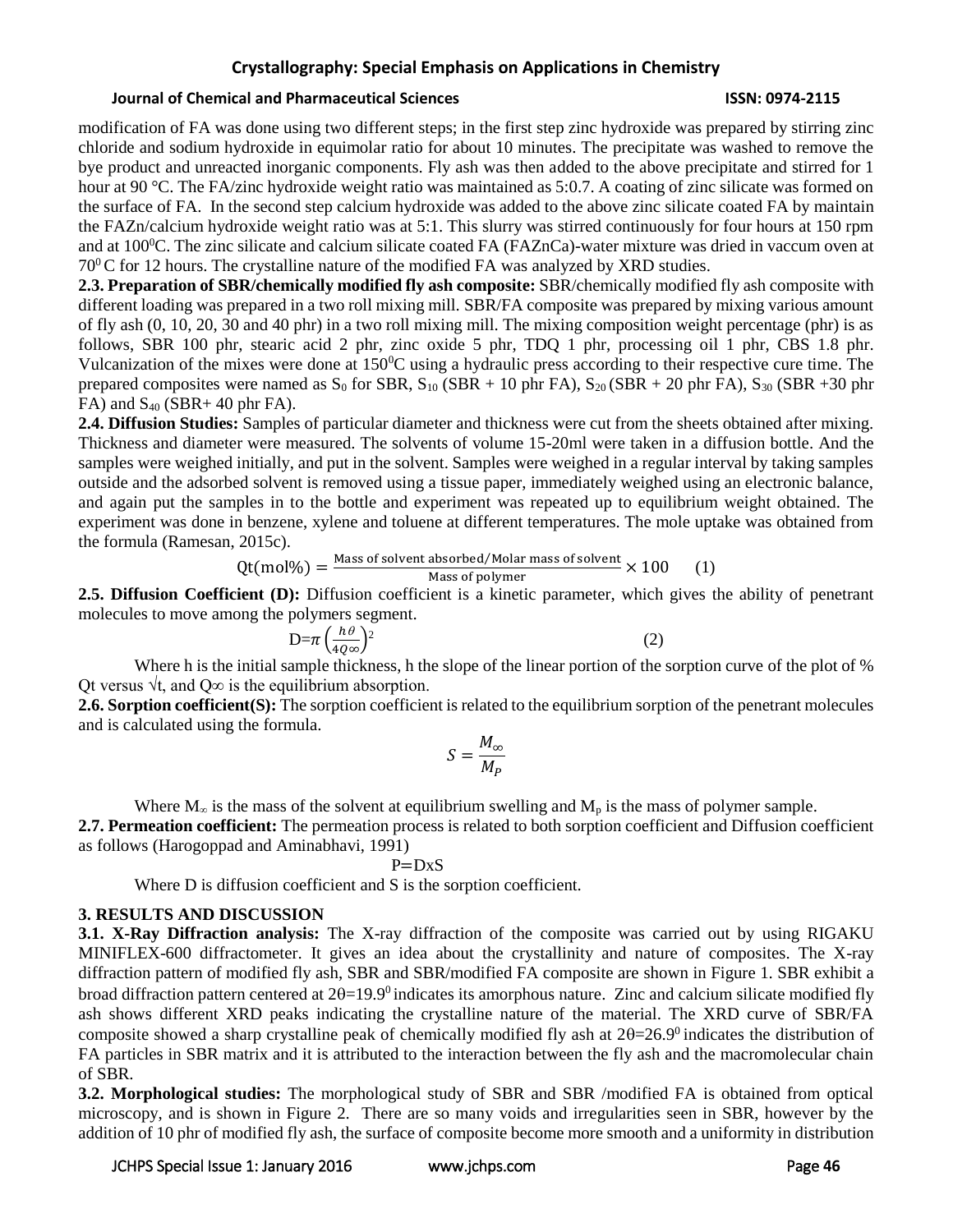#### **Journal of Chemical and Pharmaceutical Sciences ISSN: 0974-2115**

is seen is due to the interfacial interaction of filler with the polymer matrix. When the concentration of FA became 30 phr  $(S_{30})$ , the agglomeration of filler particles can be clearly evident from the figure.

**3.3. Mole % uptake of solvent (Q<sub>t</sub>**): The swelling characteristics of SBR/modified FA with various compositions are studied in aromatic solvents like benzene, xylene and toluene. The sorption of composite with increasing filler concentration in toluene is given in Figure 3. In all concentrations there is an initial increase in the mass of the solvent absorbed, then the solvent absorption remains constant, and equilibrium absorption is attained. The mole % uptake of solvent (Qt) is plotted against square root of time to study the diffusion, sorption and kinetics of the systems. At room temperature as the filler loading increases the sorption value is found to be decreasing. SBR/modified FA composite containing 10 phr of modified FA shows maximum sorption and composite having 40 phr of modified FA shows minimum sorption. Similar trend is also observed in benzene and xylene as solvents.

**3.4. Effect of penetrant size or Nature of solvent on**  $Q_t$ **: Aromatic solvents such as benzene, xylene and toluene** are used to study the effect of solvent on mole uptake; the effect of molecular weight of solvents on mole uptake at room temperature is given in the Figure 4. The Qt values are decreasing with increase in molecular weight of the aromatic solvents. And the variation is in the order benzene > toluene > xylene. This trend is explained using free volume theory, i.e., the diffusion rate of molecule depends mainly on the ease with which the polymer chains exchange their position with penetrant molecules. The mobility of polymer depends on the free volume inside the polymer matrix, on increasing the penetrant size, the exchangeability decreases and thus sorption also decreases. The above nature of SBR-modified FA composite with 30 wt % of modified FA (i.e.,  $S_{30}$ ) in benzene, xylene and toluene are shown below.

**3.5. Effect of Temperature on sorption:** The effect of temperature on the diffusion of SBR FA composite is done using benzene, xylene and toluene as the solvents. All the solvents show similar trend, sorption in toluene at 30, 50 and 70 °C are given in the Figure 5. The rate of diffusion and the solvent uptake increases with increase in temperature. It reveals the rate of diffusion of solvent into the composite is time and temperature dependent. It is due to the increased segmental mobility and free volume inside the matrix on increasing the temperature. The kinetic energy and transport coefficient of penetrant is also increases with increase in temperature.

**3.6. Diffusion (D), Sorption coefficient (S) and Permeability coefficients (P):** It can be seen from Table 1 that the value of diffusion coefficient (D) decreases with increase in molecular weight of solvent and this is due to increase in volume, dipole moment, density of solvents and solubility parameter of solvents used. The highest D values are shown in benzene whereas the lowest D value is obtained for xylene. Further the diffusion coefficient decreases with increase in filler loading is also seen from the Table 1. The diffusion is very less at high filler loading and maximum at lower filler loading. The sorption coefficient (S) values also decreases with increase in filler content. SBRmodified FA with 40 wt%  $(S_{40})$  shows minimum S value. Permeation coefficient (P) also show similar trend because it depends on diffusion and sorption. From the table it is clear that P value is maximum for composite in benzene and minimum for xylene.

**3.7. Transport mechanisms:** The mechanism of transport can be computed from the swelling data using the Equation

Log Qt/Q∞ =  $\log k$  + n  $\log t$ 

Where Qt and Q∞ are the mol % sorption at time t, and at equilibrium respectively, *k* indicates the interaction between the penetrant and the polymer and *n* represents the mode of transport The value of *n* suggests the mode of transport. For the normal Fickian mode of transport, where the rate of polymer chain relaxation is higher compared to the diffusion rate of the penetrant, the value of *n* is 0.5. When  $n = 1$ , the transport approaches non- Fickian behaviour, where chain relaxation is slower than the liquid diffusion. If the value of *n* is in between 0.5 and 1, the mode of transport is classified as anomalous (Sareena, 2012), *k* is a constant depending on the interaction between the rubber and solvent. The estimated values of *n* and *k* of different systems in aromatic solvents at room temperature are given in Table 2. From the table it is clear that the n values obtained in toluene at room temperature are anomalous transport behaviour. In benzene and toluene n values are higher than xylene. In xylene it is somewhat close to Fickian. Also we can see that n values are closing to non- Fickian on increasing filler loading. The k values show similar trend, ie., benzene have higher k value and xylene have the lowest.

**3.8. Arrhenius parameters Ep, E<sup>D</sup> and ΔH (KJ mol-1 ) in Toluene as the Solvent:** The temperature dependence of and transport properties can be calculated from Arrhenius equation.

$$
X = X_0 \, \exp\left(\frac{-E_X}{RT}\right)
$$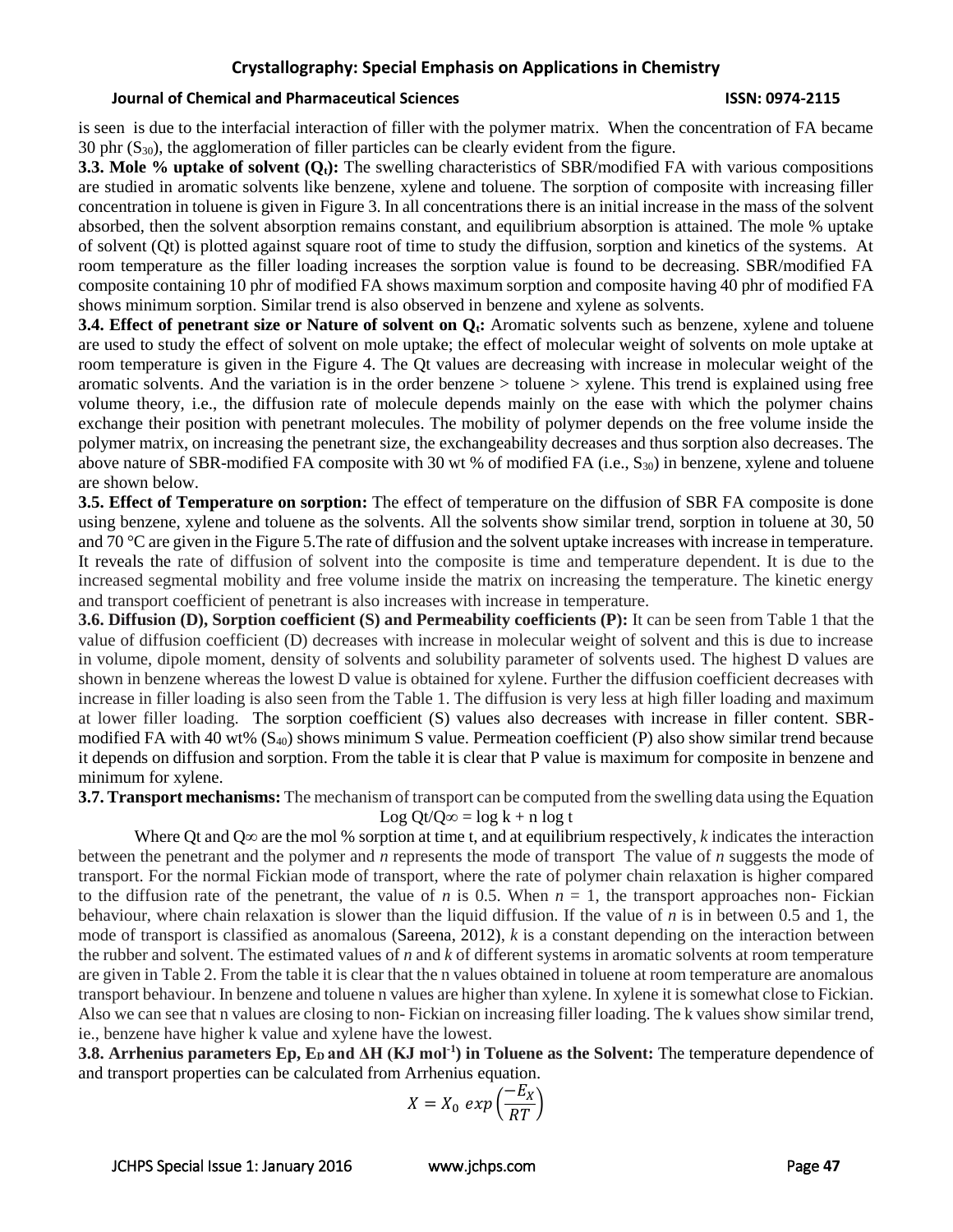#### **Journal of Chemical and Pharmaceutical Sciences ISSN: 0974-2115**

Where X is either D or P, and  $X_0$  is  $D_0$  or  $P_0.E_x$  is the activation energy, from the plots of log D or log P against  $1/T$  drawn and from the slopes of curves the activation energy for diffusion ( $E<sub>D</sub>$ ) and activation energy for permeation  $(E_P)$  were calculated from linear regression analysis (Ramesan, 2015) and are given in the Table 3. It is clear that the values of  $E_D$  and  $E_P$  decreases with increase in filler loading and also the values of  $E_P$  are greater than that of  $E<sub>D</sub>$ . The enthalpy of sorption ( $\Delta H$ ) is related with  $E<sub>P</sub>$  and  $E<sub>D</sub>$  as follows,

$$
\Delta H = E_P - E_D
$$

And ΔH values are increase with increase in filler loading. The positive ΔH values are obtained for all composition in toluene reveal that sorption in this composite is endothermic.







**Figure 2. Optical images SBR and SBR with different content of modified FA**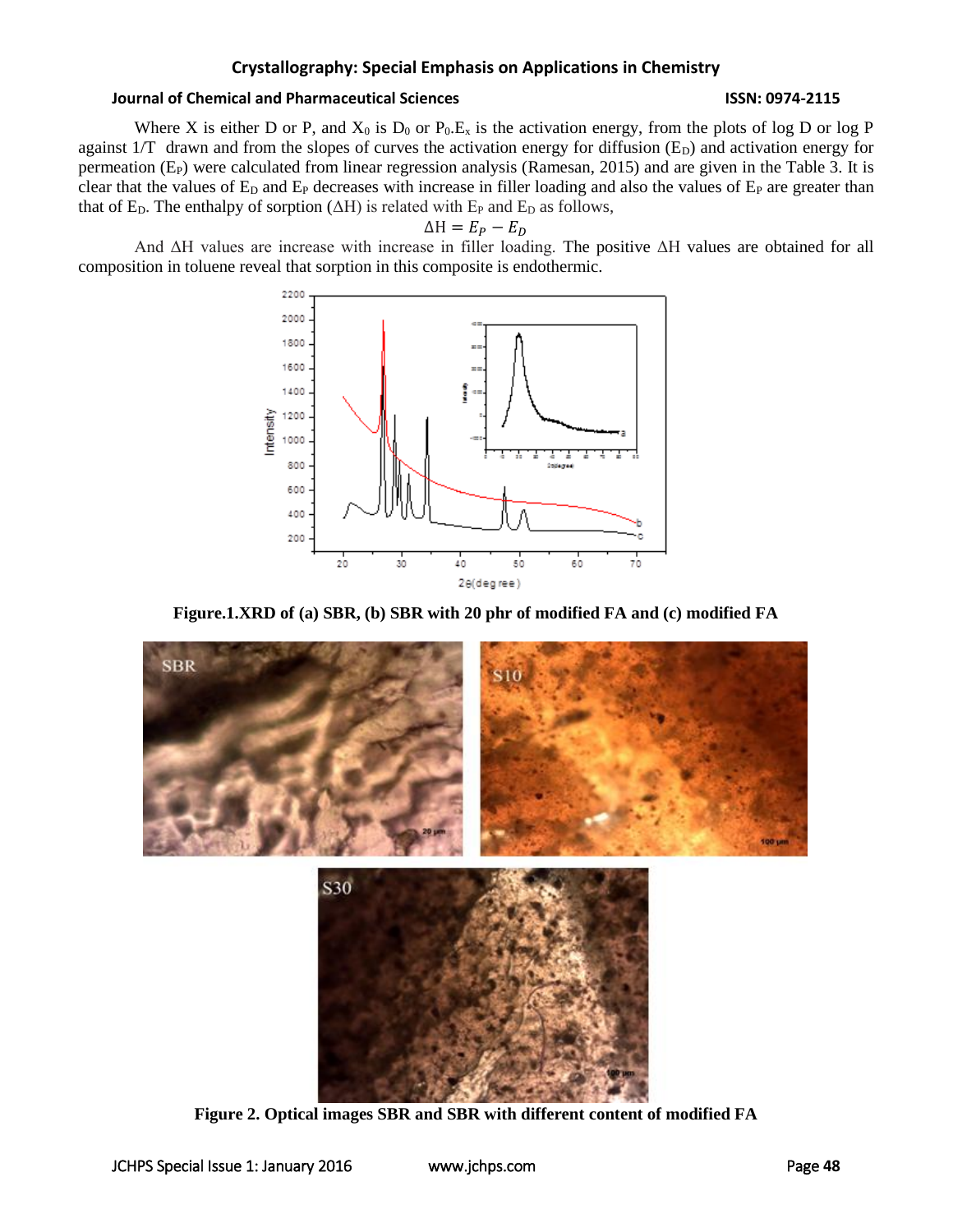**Journal of Chemical and Pharmaceutical Sciences ISSN: 0974-2115**





**Figure.4.Effect of Solvent on diffusion at room temperature**



**Figure.5.Effect of temperature on mole uptake of solvent (Toluene)**

|  |  |  | Table.1. Diffusion, sorption and permeation values of SBR/FA composites in aromatic solvents |
|--|--|--|----------------------------------------------------------------------------------------------|
|--|--|--|----------------------------------------------------------------------------------------------|

| <b>Samples</b> | <b>Diffusion coefficient</b><br>$D x 10^5$ (cm <sup>2</sup> /s) |                |               | <b>Sorption coefficient</b><br>$S \pmod{ \%}$     |      |                | <b>Permeation coefficient</b><br>$P \times 10^5$ (cm <sup>2</sup> /s) |               |      |
|----------------|-----------------------------------------------------------------|----------------|---------------|---------------------------------------------------|------|----------------|-----------------------------------------------------------------------|---------------|------|
|                | <b>Benzene</b>                                                  | <b>Toluene</b> | <b>Xylene</b> | <b>Xylene</b><br><b>Toluene</b><br><b>Benzene</b> |      | <b>Benzene</b> | <b>Toluene</b>                                                        | <b>Xylene</b> |      |
| $S_0$          | 2.58                                                            | 2.22           | 1.84          | 4.23                                              | 4.01 | 3.81           | 11.02                                                                 | 9.11          | 7.23 |
| $S_{10}$       | 2.41                                                            | 2.04           | 1.69          | 4.10                                              | 3.92 | 3.74           | 7.57                                                                  | 7.04          | 6.48 |
| $S_{20}$       | 2.26                                                            | 1.89           | 1.51          | 3.98                                              | 3.81 | 3.61           | 7.20                                                                  | 6.38          | 5.52 |
| $S_{30}$       | 2.15                                                            | 1.81           | 1.34          | 3.74                                              | 3.42 | 3.06           | 6.61                                                                  | 5.65          | 4.56 |
| $S_{40}$       | 2.01                                                            | 1.73           | 1.13          | 3.29                                              | 3.03 | 2.84           | 5.97                                                                  | 4.82          | 3.60 |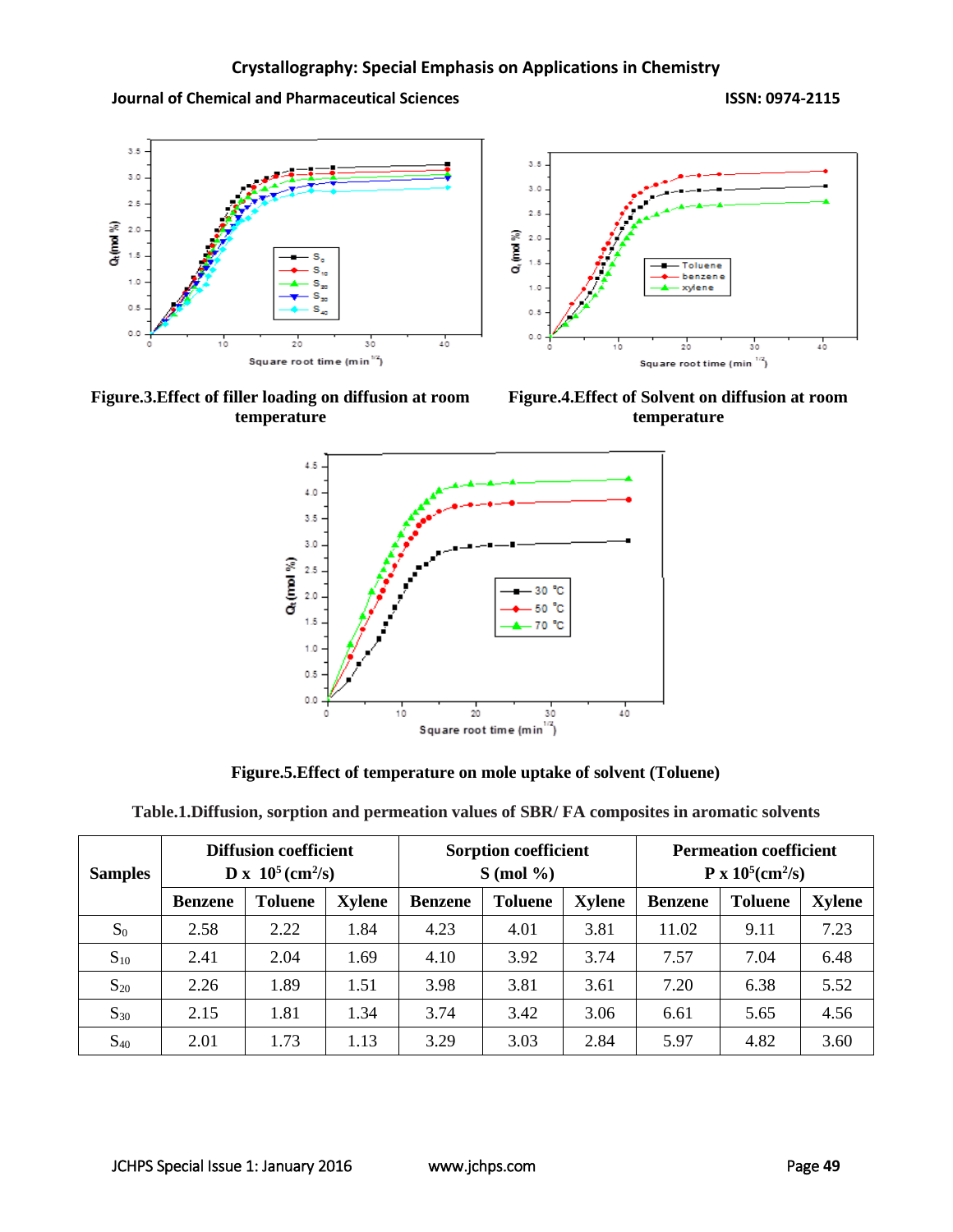**Journal of Chemical and Pharmaceutical Sciences ISSN: 0974-2115**

| <b>Samples</b> |            | <b>Benzene</b>                |            | <b>Toluene</b>                | <b>Xylene</b> |                               |  |
|----------------|------------|-------------------------------|------------|-------------------------------|---------------|-------------------------------|--|
|                | n          | $Kx10^2$ (min <sup>-1</sup> ) | n          | $kx10^2$ (min <sup>-1</sup> ) | n             | $Kx10^2$ (min <sup>-1</sup> ) |  |
| $S_0$          | 0.64       | 1.59                          | 0.62       | 1.48                          | 0.59          | 1.41                          |  |
| $S_{10}$       | 0.68       | 1.53                          | 0.66       | 1.47                          | 0.61          | 1.39                          |  |
| $S_{20}$       | $\rm 0.71$ | 1.44                          | 0.69       | 1.31                          | 0.66          | 1.30                          |  |
| $S_{30}$       | 0.74       | 1.33                          | $0.71\,$   | 1.25                          | 0.70          | 1.22                          |  |
| $S_{40}$       | 73         | .31                           | $\rm 0.70$ |                               | 0.69          |                               |  |

**Table 2. n and k values of SBR /FA with different filler loading in aromatic solvents at 30 <sup>0</sup>C**

|  |  |  | Table.3. $E_D$ , $\Delta H$ and $E_P$ values of SBR/FA composites in Toluene |  |  |  |
|--|--|--|------------------------------------------------------------------------------|--|--|--|
|  |  |  |                                                                              |  |  |  |

| <b>Samples</b> | $E_D$ (KJ/mol) | $\Delta H(KJ/mol)$ | $E_P(KJ/mol)$ |
|----------------|----------------|--------------------|---------------|
| $S_0$          | 4.83           | 0.89               | 5.72          |
| $S_{10}$       | 5.61           | 1.15               | 6.76          |
| $S_{20}$       | 6.42           | 1.47               | 7.89          |
| $S_{30}$       | 3.89           | 1.79               | 5.68          |
| 540            | 2.75           | 1.6                | 4.35          |

## **4. CONCLUSIONS**

SBR/FA composites were prepared by dispersing different loading of fly ash particles in polymer by a two roll mixing technique. The optical and XRD studies revealed the occurrence of fly ash particles within the polymer matrix. The transport properties of SBR/FA composites had been studied using benzene, xylene and toluene as penetrants with respect to the loading of fly ash particles at different temperature. The equilibrium swelling decreased with increase in concentration of filler, temperature and solvent density. The diffusion, sorption and permeation coefficients are also found to be decrease with increasing filler concentration. The transport mechanism of the composite was closer to a non-fickian mode. The values of  $E<sub>P</sub>$  and  $E<sub>D</sub>$  showed the similar trend of diffusion.

## **5. ACKNOWLEDGMENTS**

Authors are thankful to Dr.P.P.Pradyumnan, Department of Physics, University of Calicut for the conductivity studies. The authors also wish to acknowledge University Grants Commission, New Delhi for their financial assistance.

## **REFERENCES**

Asha EM, Singh RP*,* Thomas S, Transport of Aromatic Solvents through Nitrile Rubber/Epoxidized Natural Rubber Blend Membranes, Polymer Engineering and Science**,** 43, 2003, 704-715.

Chand N, Vashishtha SR, Development, structure and strength properties of [PP/PMMA/FA](http://link.springer.com/article/10.1007/BF02706550) blends, Bulletin of Material Science, 23, 2000, 103-107.

Harogoppad SB, Aminabhavi TM, Diffusion and sorption of organic liquids through polymer membranes. 5. Neoprene, styrene-butadiene-rubber, ethylene-propylene-diene terpolymer, and natural rubber versus hydrocarbons (C8-C16), Macromolecules, 24, 1991, 2598-2605

Pattil AG, Anandhan S, Ball milling of class- F Indian fly ash obtained from a thermal power station, Journal of Energy Engineering, 2, 2012, 57-62.

Ramesan MT, Processing characteristics and mechanical and electrical properties of chlorinated Styrene butadiene rubber/ fly ash composites, Journal of Thermoplastic Composite Materials, 28, 2015 a, 1286-1300.

Ramesan MT, Jasna VC, Francis J, Abdu Raheem VP, Subburaj M, Preparation of Zinc and Calcium Silicate Modified Fly Ash/ Styrene Butadiene Rubber, Chemist, 88, 2015 b, 1-6.

Ramesan MT, Poly (ethylene-*co*-vinyl acetate)/ Magnetite Nanocomposites: Interaction of Some Liquid Fuels, Thermal and Oil Resistance Studies, Polymer and Polymer Composite 23, 2015 c, 85-92.